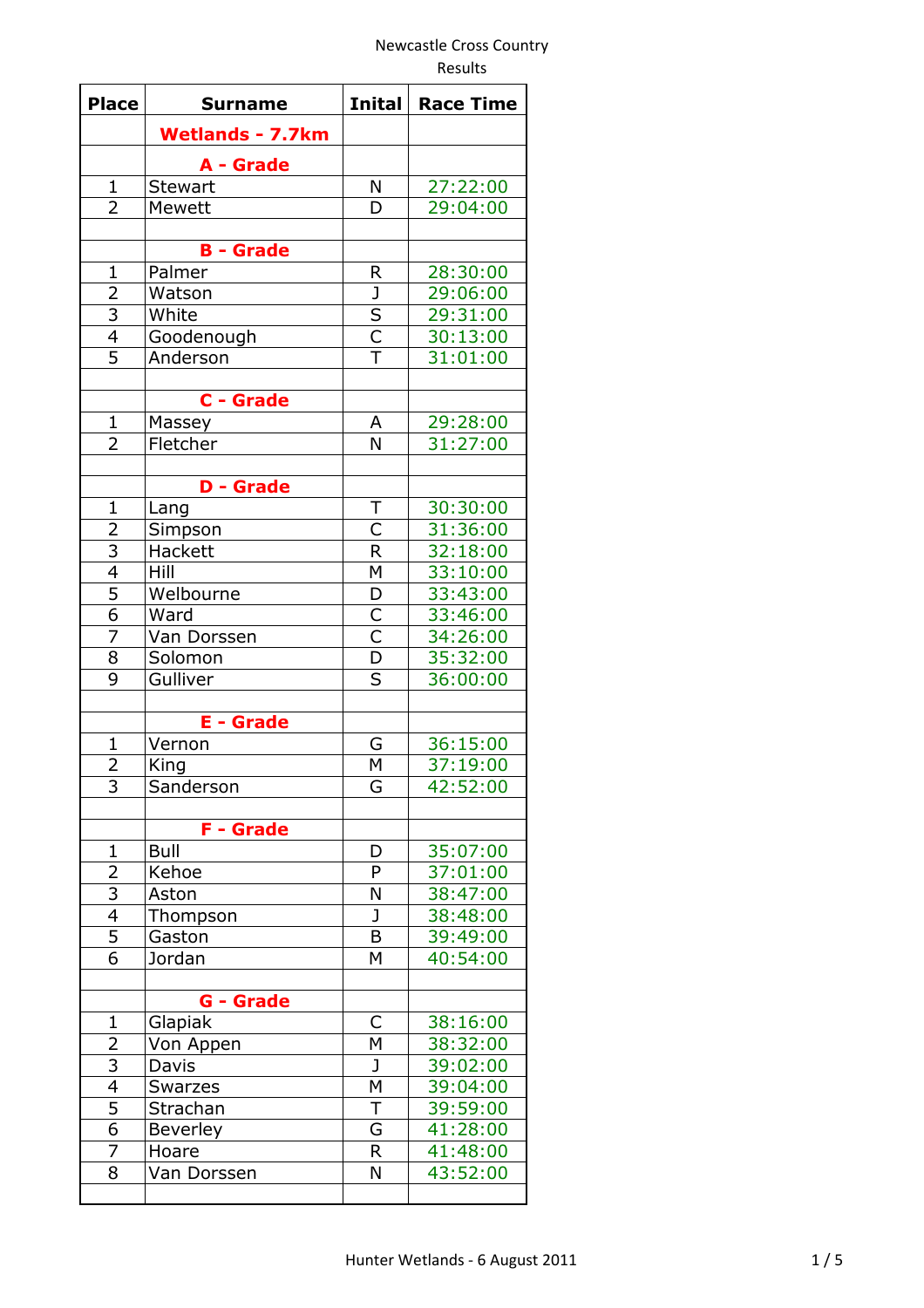Results

| <b>Place</b>            | <b>Surname</b>          | <b>Inital</b>           | <b>Race Time</b> |
|-------------------------|-------------------------|-------------------------|------------------|
|                         | H - Grade               |                         |                  |
| $\mathbf{1}$            | Duncan                  | D                       | 41:01:00         |
| 2                       | <b>Bradstreet</b>       | C                       | 41:16:00         |
|                         | <b>Birch</b>            | $\overline{\texttt{J}}$ | 44:33:00         |
| $\frac{3}{4}$           | Parbery                 | $\mathsf{R}$            | 44:50:00         |
| $\overline{5}$          | Carver                  | $\overline{\mathsf{s}}$ | 45:46:00         |
|                         |                         |                         |                  |
|                         | I - Grade               |                         |                  |
| $\mathbf{1}$            | Wyborn                  | Κ                       | 44:57:00         |
| $\overline{2}$          | Hardy                   | W                       | 45:13:00         |
|                         | Gardiner                |                         | 46:38:00         |
| $\frac{3}{4}$           | Pearce                  | $rac{S}{C}$             | 47:31:00         |
| $\overline{5}$          | King                    |                         | 49:53:00         |
|                         |                         |                         |                  |
|                         | J - Grade               |                         |                  |
| $\mathbf{1}$            | Joyce                   | J                       | 47:03:00         |
|                         | Guy                     | K                       | 47:13:00         |
| $\frac{2}{3}$           | Emslie                  | R                       | 49:06:00         |
| $\overline{4}$          | Carr                    | N                       | 52:52:00         |
|                         |                         |                         |                  |
|                         | <b>Wetlands - 5.3km</b> |                         |                  |
|                         | <b>B</b> - Grade        |                         |                  |
| $\mathbf{1}$            | Woodley                 | B                       | 19:37:00         |
| $\overline{2}$          | Muir                    | T                       | 24:14:00         |
|                         |                         |                         |                  |
|                         | <b>D</b> - Grade        |                         |                  |
| $\mathbf 1$             | Dawson                  | D                       | 23:24:00         |
| $\overline{2}$          | de Kock                 | $\mathbf{J}$            | 29:35:00         |
|                         |                         |                         |                  |
|                         | <b>E</b> - Grade        |                         |                  |
| $\mathbf{1}$            | Fletcher                | Κ                       | 23:43:00         |
| 2                       | Reid                    | G                       | 24:31:00         |
| 3                       | Muir                    | N                       | 24:47:00         |
| $\overline{4}$          | Matthews                | C                       | 25:21:00         |
| 5                       | Dodd                    | A                       | 26:02:00         |
| $\overline{6}$          | Milford                 | J                       | 27:00:00         |
| 7                       | Milford                 | N                       | 27:57:00         |
|                         |                         |                         |                  |
|                         | F - grade               |                         |                  |
| $\mathbf 1$             | Williams                | C                       | 25:28:00         |
| $\overline{2}$          | Kavur                   | M                       | 25:31:00         |
| $\overline{\mathbf{3}}$ | Robertson               | L                       | 26:14:00         |
| $\overline{4}$          | Dawson                  | A                       | 26:40:00         |
| $\overline{5}$          | Towney                  | J                       | 26:42:00         |
| $\overline{6}$          | Lott                    | $\overline{\mathsf{S}}$ | 26:44:00         |
| $\overline{7}$          | Kelly-Moore             | H                       | 29:44:00         |
| 8                       | Ellis-White             | B                       | 35:06:00         |
|                         |                         |                         |                  |
|                         | G - Grade               |                         |                  |
| $\mathbf{1}$            | Scotchmer               | P                       | 28:00:00         |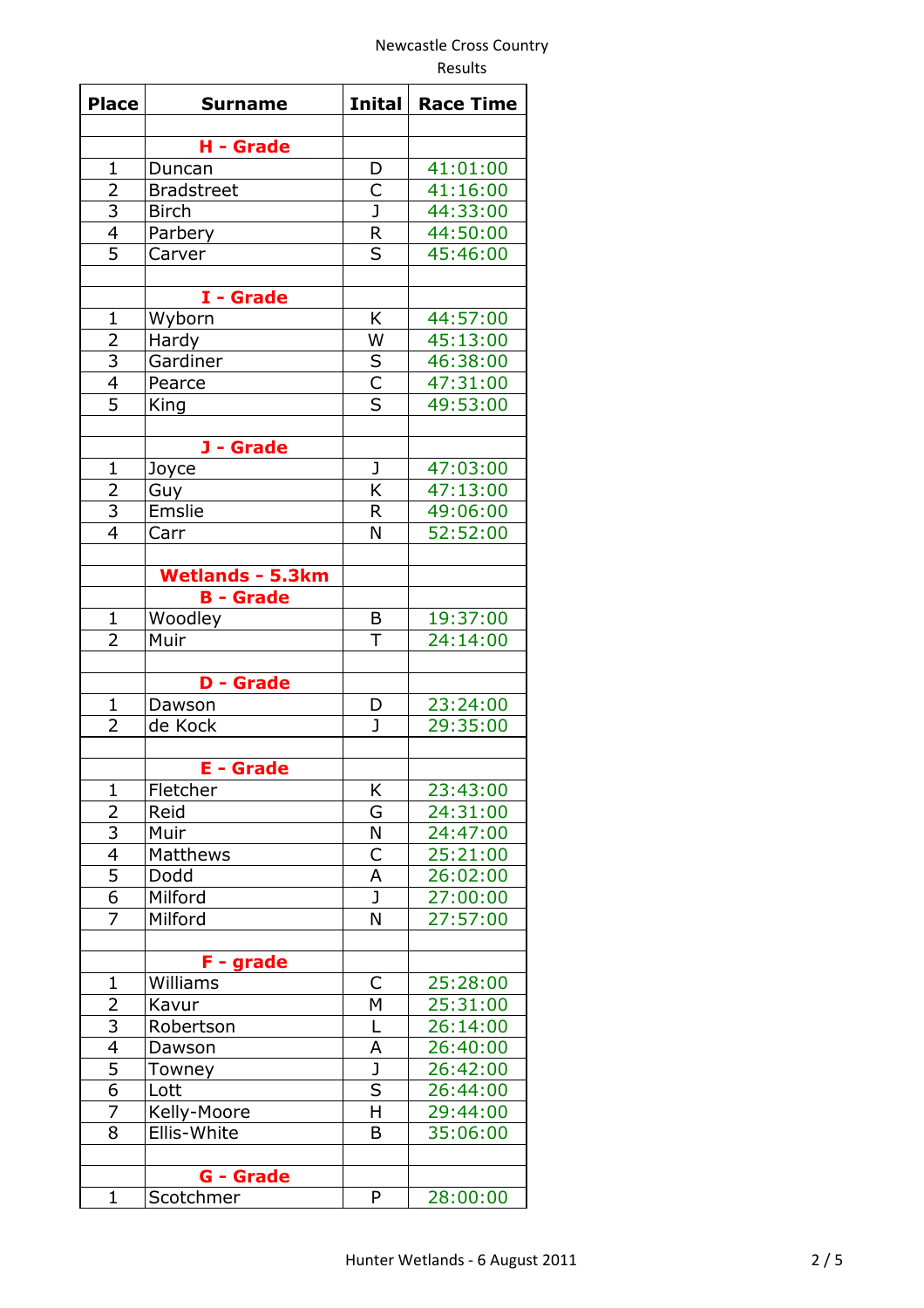| <b>Place</b>                     | <b>Surname</b>          | <b>Inital</b>                | <b>Race Time</b>     |
|----------------------------------|-------------------------|------------------------------|----------------------|
| $\mathbf{2}$                     | Puller                  | D                            | 28:23:00             |
|                                  |                         |                              |                      |
|                                  | H - Grade               |                              |                      |
| $\mathbf{1}$                     | <b>Thomas</b>           | V                            | 28:30:00             |
| $\overline{2}$                   | Fox                     | G                            | 28:36:00             |
|                                  | Greaves                 | M                            | 28:52:00             |
| $\frac{3}{4}$                    | Coombes                 | Y                            | 29:28:00             |
| $\overline{5}$                   | Holland                 | B                            | 30:13:00             |
| $\overline{6}$                   | Gulliver                | S                            | 30:58:00             |
|                                  |                         |                              |                      |
|                                  | I - Grade               |                              |                      |
| $\overline{1}$                   | Greaves                 | P                            | 30:06:00             |
| $\overline{2}$                   | Curryer                 | N                            | 31:10:00             |
| $\overline{3}$                   | Hackett                 | K                            | 31:30:00             |
| $\overline{4}$                   | McCarthy                | L                            | 31:55:00             |
|                                  | Lott                    | $\sf S$                      | 31:56:00             |
| $\frac{5}{6}$                    | Carratt                 | $\overline{\mathsf{D}}$      | 33:31:00             |
| 7                                | Robertson               | N                            | 34:41:00             |
|                                  |                         |                              |                      |
|                                  | J - Grade               |                              |                      |
| $\mathbf 1$                      | Priestley               | D                            | 27:52:00             |
| $\overline{2}$                   | McDonald                | $\mathsf R$                  | 31:37:00             |
|                                  | O'Donnell               | S                            | 32:47:00             |
| $\frac{3}{4}$                    | Coster                  | $\overline{\mathsf{G}}$      | 33:59:00             |
| $\overline{5}$                   | Isberg                  | $\overline{\mathsf{C}}$      | 34:52:00             |
| $\overline{6}$                   | Corbett                 | $\overline{\mathsf{C}}$      | 36:46:00             |
| $\overline{7}$                   | <b>Beisty</b>           | $\overline{\texttt{J}}$      | 37:28:00             |
| 8                                | Little                  | $\overline{\mathsf{E}}$      | 40:52:00             |
| $\overline{9}$                   | Quinn                   | $\overline{\mathsf{s}}$      | 41:24:00             |
| 10                               | Ward                    | L                            | 42:02:00             |
| 11                               | <b>Bunn</b>             | Τ                            | 42:26:00             |
| 12                               | Chappell                | N                            | 42:26:00             |
| 13                               | Ferguson                | М                            | 45:29:00             |
| 14                               | Beverley                | J                            | 46:50:00             |
|                                  |                         |                              |                      |
|                                  | <b>Wetlands - 2.9km</b> |                              |                      |
|                                  | <b>B</b> - Grade        |                              |                      |
| $\mathbf 1$                      | Holding                 | S                            | 12:01:00             |
|                                  |                         |                              |                      |
|                                  | C - Grade               |                              |                      |
| 1                                | Greaves                 | R                            | 11:58:00             |
| $\overline{2}$                   | <b>Boyce</b>            | J                            | 12:00:00             |
|                                  | Del Caro                |                              | 12:05:00             |
| $\frac{3}{4}$                    | Watson                  | G<br>N                       | 12:08:00             |
|                                  |                         |                              |                      |
|                                  | <b>D</b> - Grade        |                              |                      |
| $\mathbf{1}$                     | Ford                    | Z                            | 12:41:00             |
|                                  |                         |                              |                      |
| $\overline{2}$<br>$\overline{3}$ | Dawson                  | B<br>$\overline{\mathsf{s}}$ | 12:43:00<br>12:54:00 |
|                                  | <b>Bugbird</b>          | $\overline{\mathsf{s}}$      |                      |
| $\overline{4}$<br>$\overline{5}$ | Jamcotchian             | Ē                            | 13:17:00             |
|                                  | Watson                  |                              | 13:19:00             |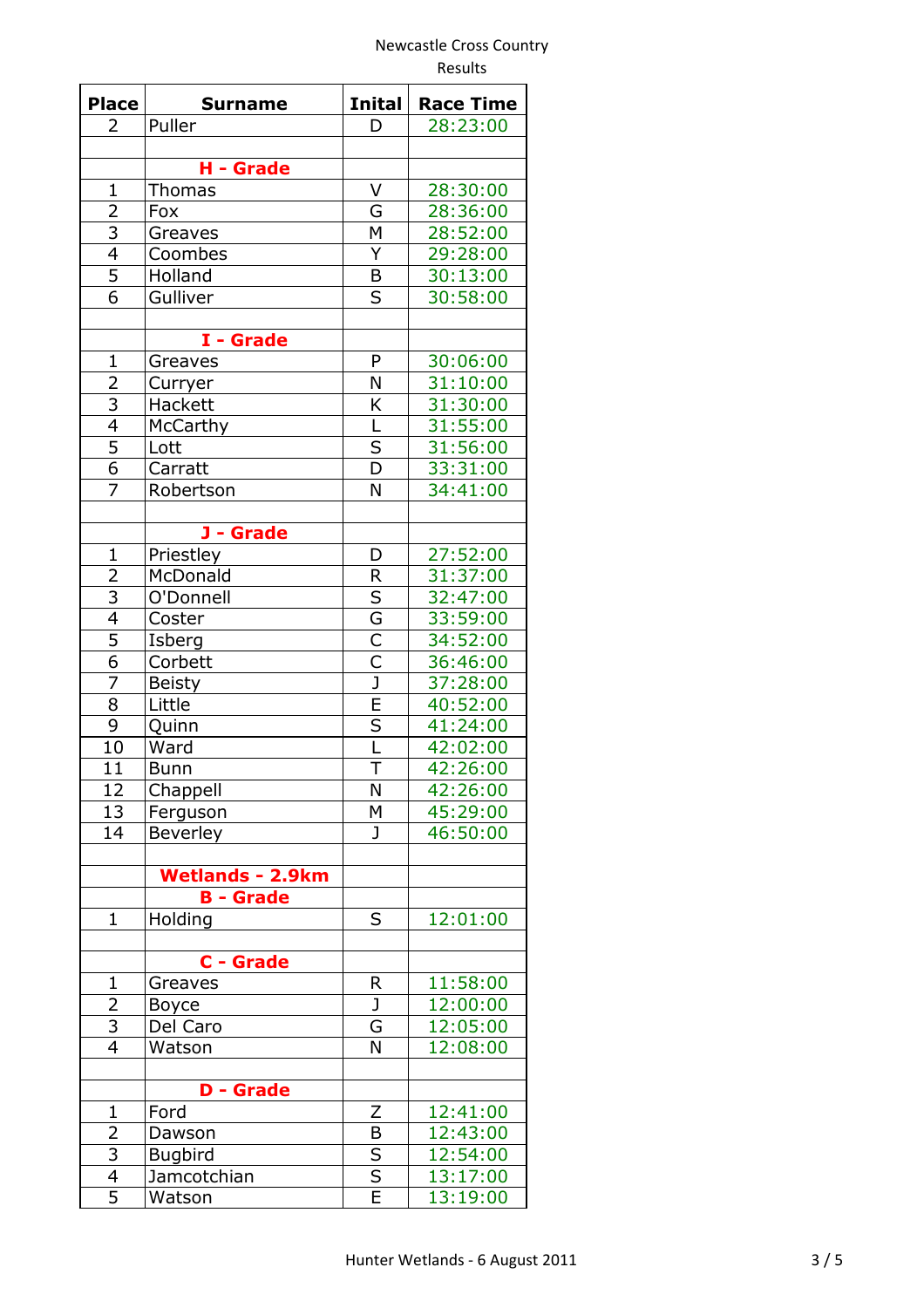| <b>Place</b>   | <b>Surname</b>   | <b>Inital</b>           | <b>Race Time</b> |
|----------------|------------------|-------------------------|------------------|
| 6              | Holding          | P                       | 14:07:00         |
|                |                  |                         |                  |
|                |                  |                         |                  |
|                | <b>E</b> - Grade |                         |                  |
| $\mathbf{1}$   | Doley            | н                       | 13:06:00         |
|                | Doley            | W                       | 13:07:00         |
| $\frac{2}{3}$  | Richards         | A                       | 13:24:00         |
| $\overline{4}$ | Holland          | G                       | 14:08:00         |
| $\overline{5}$ | Greaves          | P                       | 14:12:00         |
|                |                  |                         |                  |
|                | F - Grade        |                         |                  |
| $\mathbf{1}$   | Robinson         | J                       | 13:43:00         |
| 2              | Hillyard         | A                       | 13:56:00         |
| $\overline{3}$ | Curtis           | D                       | 14:00:00         |
| $\overline{4}$ | Morgan           | N                       | 14:02:00         |
|                | Coombes          | L                       | 14:40:00         |
| $rac{5}{6}$    | <b>Barron</b>    | $\overline{\mathsf{s}}$ | 17:12:00         |
|                |                  |                         |                  |
|                | <b>G</b> - Grade |                         |                  |
| $\mathbf{1}$   | Greaves          | D                       | 15:19:00         |
|                | Coombes          |                         | 15:59:00         |
| $\frac{2}{3}$  | <b>Barron</b>    | $rac{C}{L}$             | 16:58:00         |
|                |                  |                         |                  |
|                | H - Grade        |                         |                  |
| $\mathbf{1}$   | Curtis           | Μ                       | 14:43:00         |
|                | Marquett         | R                       | 15:21:00         |
| $\frac{2}{3}$  | Rumbel           | D                       | 15:51:00         |
| $\overline{4}$ | Webb             | J                       | 19:22:00         |
|                |                  |                         |                  |
|                | I - Grade        |                         |                  |
| $\mathbf{1}$   | Curryer          | H                       | 14:49:00         |
| 2              | Morgan           | A                       | 17:43:00         |
| 3              | Jamcotchian      | M                       | 17:51:00         |
| $\overline{4}$ | Randall          | K                       | 18:00:00         |
| $\overline{5}$ | Salter           | B                       | 18:22:00         |
| $\overline{6}$ | Rumbel           | J                       | 19:03:00         |
| 7              | Fox-Smith        | $\overline{\mathsf{s}}$ | 19:40:00         |
| 8              | Doley            | M                       | 20:27:00         |
|                |                  |                         |                  |
|                | J - Grade        |                         |                  |
| $\mathbf 1$    | <b>Boyce</b>     | R                       | 15:50:00         |
| $\overline{2}$ | Richards         | C                       | 17:29:00         |
|                | Gulliver         | E                       | 18:04:00         |
| $\frac{3}{4}$  | Beverley         | B                       | 18:16:00         |
|                | Rumbel           | I                       | 19:05:00         |
| $\frac{5}{6}$  | Maurer           | H                       | 20:38:00         |
| 7              | Rumbel           | R                       | 20:41:00         |
| 8              | Guy              | Κ                       | 21:41:00         |
| $\overline{9}$ | Jamcotchian      | $\overline{\mathsf{C}}$ | 22:41:00         |
| 10             | Jamcotchian      | D                       | 22:54:00         |
| 11             | Rumbel           | K                       | 22:59:00         |